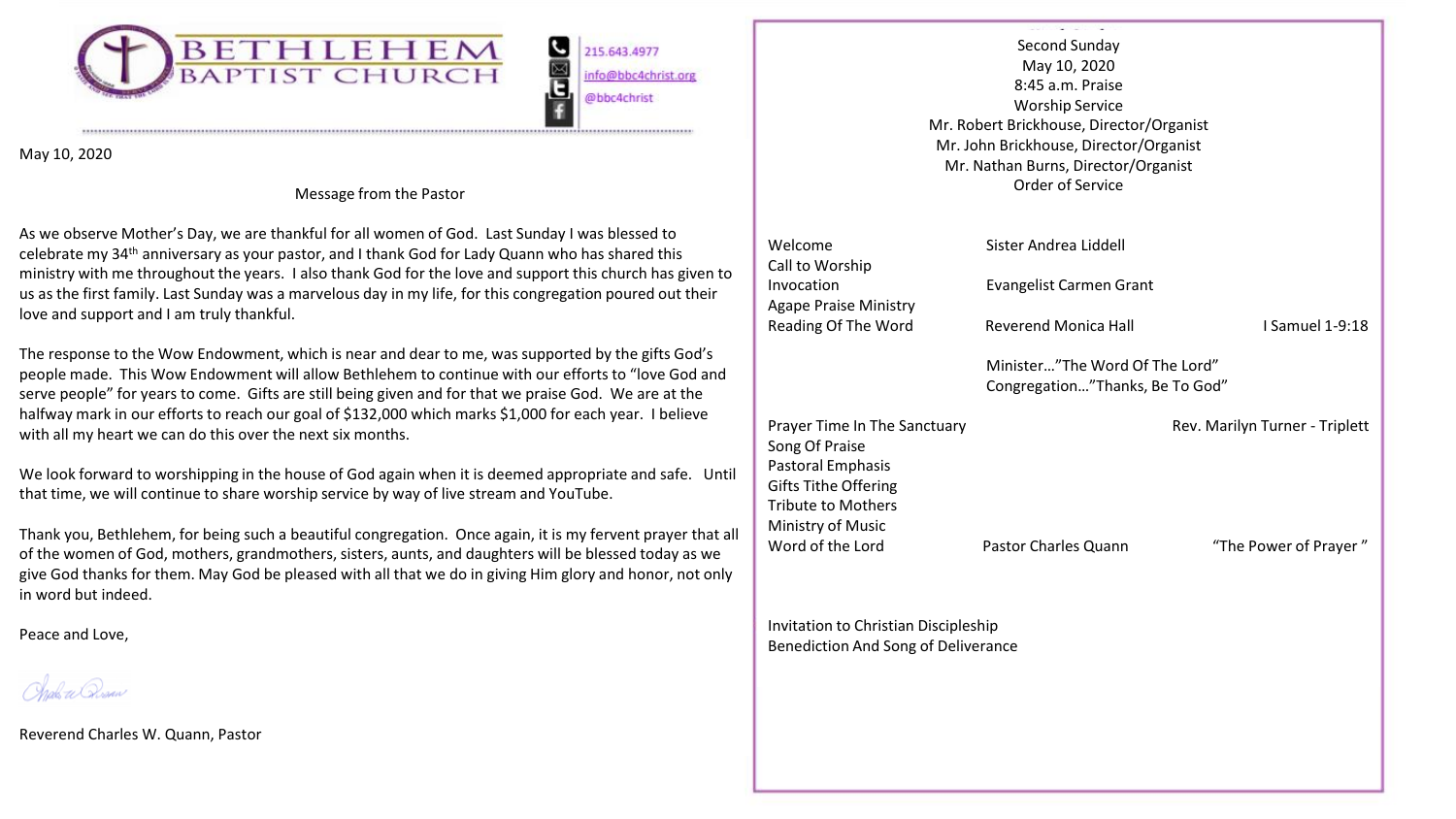# A Message from

Our Pastor………



#### **Pastor Has Written His Monthly Article For The Philadelphia Tribune Titled** "COVID 19 and Voting " The article will appear in May 17th Edition of the Philadelphia Tribune. available in the foyer. The cost of the Tribune is \$2.00.

#### **New Drive-Through COVID-19 Testing Site to Open in Montgomery County**

On Thursday, April 16, 2020 at 10:00 a.m., a new drive-through testing location opened on the Central Campus of the Montgomery County Community College in Whitpain Township. This site will provide selfswab COVID-19 testing, by appointment only. To view a U.S. Department of Health and Human Services instructional video about self-swab testing, visit <https://youtu.be/vsQVxsQY3jc>.

The site will remain open from 10 a.m. to 4 p.m. daily (Monday – Saturday), as testing supplies allow. Registration for each day's appointments will open at 8 AM each morning and will remain open until all available spots are filled. Individuals can register online at [www.montcopa.org/COVID-19.](http://www.montcopa.org/COVID-19)

#### **Pastor encourages you to join us on the Church Without Walls**

Morning worship, daily 6 a.m. to 7 a.m. Conference number 1-712-770-5600. Participant code 674854#. User #6 to mute/unmute

#### **Support our Golden Chain Missionaries**

For the month of **May** please drop off **Deodorant** in the container located next to the Hospitality/Security Desk.

# **Check It Out**

Pastor Thought Of The Day Monday – Friday on his Facebook Page

# **TELEVISION MINISTRY**

Wednesday, 9:00 a.m. – 9:30 p.m. on WMCN TV-Comcast Ch.794 Verizon Ch. 519 HD, Direct TV Ch. 44HD, Dish Ch. 8165 HD.

# **RADIO MINISTRY**

Every Saturday 2:00 p.m. to 2:30 p.m. on Gospel Highway Eleven, Station WNAP-AM 1110 On Your Radio Dial



#### **Office Hours**

Special thanks to our office staff led by Brenda Benson, Chief of Staff, for their commitment during this time. The office is open Monday – Friday 9 a.m. -2 p.m. You may bring food for the pantry, which is being done curbside, Wednesdays 10:30-12:30 p.m. and Fridays, 12:30-1:30 p.m. Special thanks to Deaconess Michelle Bradley and Pantry Angels for being a blessing to God's people. Don't forget, every first Sunday of the month we place food on the altar for our Food Pantry.

#### **Fireside Chat**

Join Pastor Quann and Rev. Sean Tripline on Thursdays for a Fireside Chat, at 12:30 p.m. - 1:30 p.m. call-in number for prayer or comments - Prayer Line 1-712-770-5600 (674854#). Use #6 to mute/unmute. Watch Live Stream on YouTube, Website and Facebook.

#### **Movement Monday**

Please spread the word of our next Movement Monday Service, Monday, June 8<sup>th</sup> at 7 p.m.

# **All Men's Day activities scheduled for May**

Will be postponed, as well as the recognition service for our Youth Pastor, Reverend Sean Tripline, who will be graduating from Princeton Theological Seminary. We will have a special service commemorating this achievement in the fall.

#### **2020 Census Form**

If you have not completed your 2020 Census Form, please do so. It can be done online or by mail. It is crucial that we all submit this form, for this determines how money will be allotted to our various communities.

# **Joint Ministry Meeting**

Tuesday, May 19th at 7 p.m. Zoom info will be provided.

# **Vote**

The Primary Election scheduled for April 28<sup>th</sup> has been changed to June 2<sup>nd</sup>. Voter Registration has been changed to May 18<sup>th</sup> and Absentee ballots, which are available, must be submitted by May 26<sup>th</sup>. Remember, every vote is important. For more information on how to vote by mail and to request a ballot, visit:<https://www.pavoterservices.pa.gov/OnlineAbsenteeApplication/#/OnlineAbsenteeBegin>